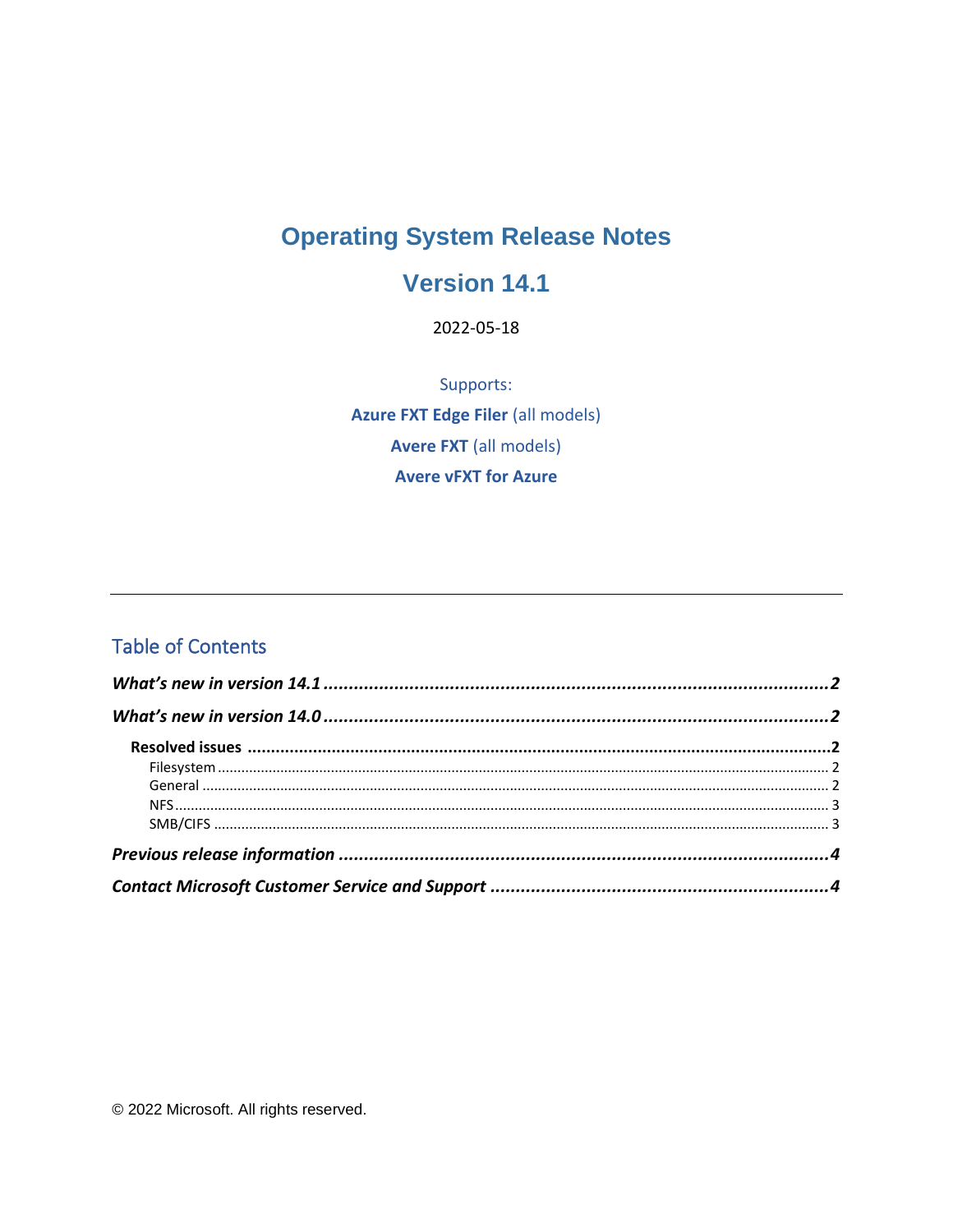# <span id="page-1-0"></span>**What's new in version 14.1**

The 14.1 release fixes an issue that prevented debugging information from being uploaded for Azure HPC Cache systems. The problem was introduced in version 14.0 and does not affect hardware or vFXT clusters.

## <span id="page-1-1"></span>**What's new in version 14.0**

#### <span id="page-1-2"></span>**Resolved issues**

<span id="page-1-3"></span>**Filesystem**

<span id="page-1-4"></span>

| 7512940        | Added a custom setting that prevents a read-only cache from temporarily caching a<br>client write in order to provide higher throughput for the client workflow.                                                                                                 |
|----------------|------------------------------------------------------------------------------------------------------------------------------------------------------------------------------------------------------------------------------------------------------------------|
| 9714501        | Fixed a problem with node failover that could result in invalid attributes being<br>assigned to cached files after a node redeployment.                                                                                                                          |
| 12860581       | Fixed a problem in the high availability module that could cause the main process to<br>fail. This work also improved the recovery time for a node failure.                                                                                                      |
| 12954206       | Fixed an issue caused by a recent change that could result in corruption on a cold<br>read.                                                                                                                                                                      |
| 13077828       | Fixed a rare deadlock related to internal locking order.                                                                                                                                                                                                         |
| 13201934       | Fixed a recent regression that could have resulted in wrong mode bits after an<br>exclusive create operation.                                                                                                                                                    |
| 13606014       | Fixed a regression in the previous release that could cause a crash when gathering<br>"hot files" information.                                                                                                                                                   |
| 13956164       | Fixed a crash that could occur when cleaning internal cache data.                                                                                                                                                                                                |
| <b>General</b> |                                                                                                                                                                                                                                                                  |
| 9774594        | Addressed a defect that caused the AD/LDAP login services feature to fail to<br>authenticate users.                                                                                                                                                              |
| 9917219        | Fixed a problem that could leave configuration attributes uninitialized when a new<br>cluster is created, resulting in unexpected behavior.                                                                                                                      |
| 12617541       | The option to create a "simple" vserver has been removed from graphical and<br>command-line interfaces. The simple vserver is deprecated and only global<br>namespace (GNS) vservers are supported.                                                              |
| 13237768       | Updated software to fix a problem that caused a cluster's configuration utilities to stop<br>working. Before this change, a cleanup problem in an open-source library could<br>cause the web server process to run out of resources. If this happened, both XML- |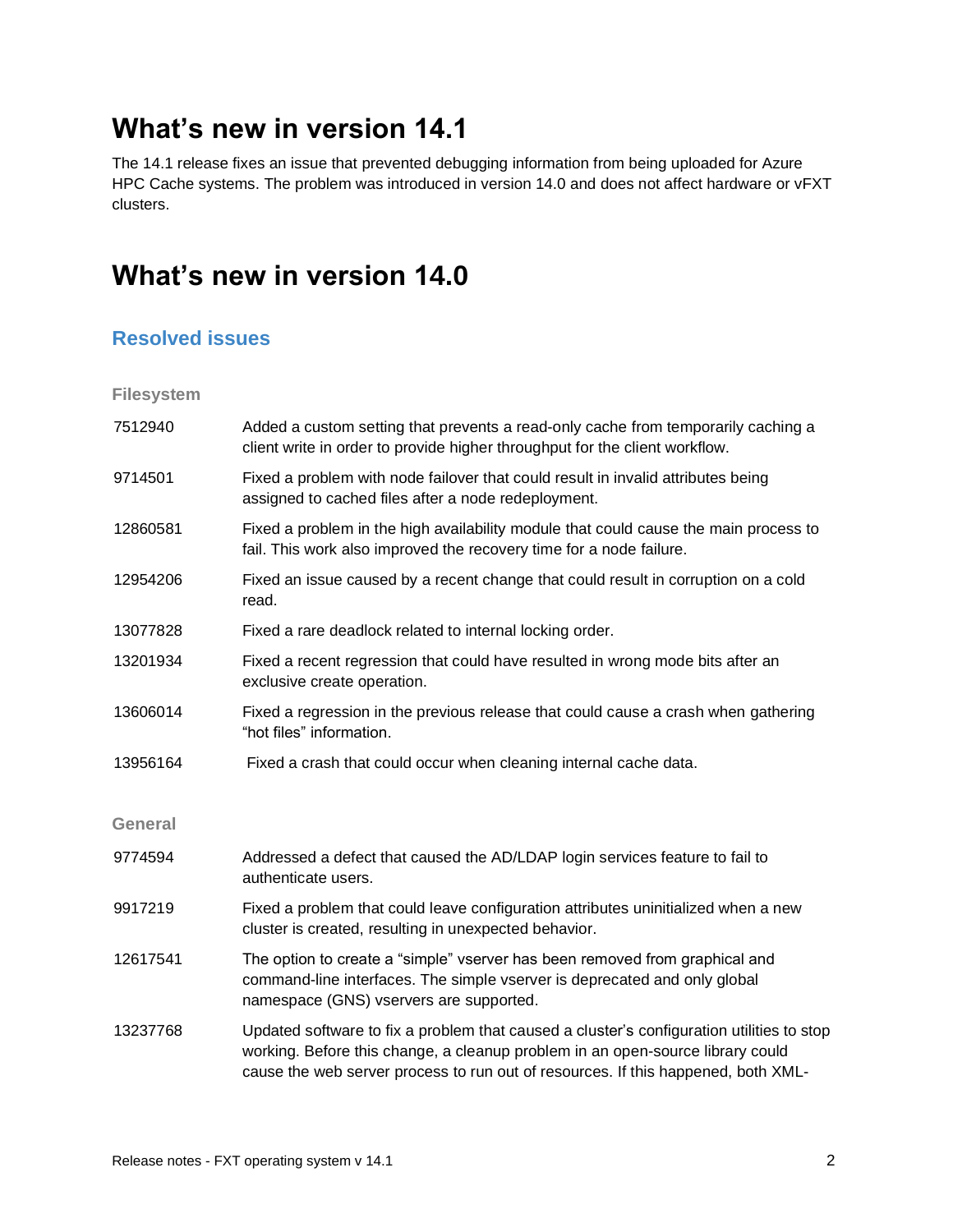<span id="page-2-2"></span><span id="page-2-1"></span><span id="page-2-0"></span>

|                 | RPC and the Command Panel web interface stopped working until the process was<br>restarted.                                                                                                                                                                                                                                               |
|-----------------|-------------------------------------------------------------------------------------------------------------------------------------------------------------------------------------------------------------------------------------------------------------------------------------------------------------------------------------------|
|                 | The open source library was updated to a newer version and patched to correct the<br>problem.                                                                                                                                                                                                                                             |
| 13454400        | Fixed a problem that could cause the main process or the high availability module to<br>stall when waiting to create new threads.                                                                                                                                                                                                         |
| 13089238        | Updated the Python library urllib3 to address CVE-2021-33503.                                                                                                                                                                                                                                                                             |
| 13260112        | Changed the HTTP error code returned in the case where a job can't be created<br>because the same job is already running.                                                                                                                                                                                                                 |
| 13444121        | Fixed a network driver issue that caused a problem when used with the newest Azure<br>hardware.                                                                                                                                                                                                                                           |
| 13792788        | Fixed an issue in KGDB where kernel modules were not properly loaded when<br>analyzing kernel core dump files.                                                                                                                                                                                                                            |
| <b>NFS</b>      |                                                                                                                                                                                                                                                                                                                                           |
| 9140670         | Added support for using alternate cluster networks with optional NAS core filer<br>checks performed when creating a storage target/core filer with<br>corefiler. create. The alternate cluster network addresses, if configured, will be<br>used to check and create TCP connections to NFS and MOUNT listeners of the NAS<br>core filer. |
|                 | This work also fixed defects that could cause incorrect addresses to be used for the<br>NAS core filer checks, and improved accuracy of the activity details associated with<br>corefiler. create in case of a failure.                                                                                                                   |
| 10265400        | Fixed a race condition that could result in a filesystem service process restart, with<br>associated core file, while stale lock entries were being removed.                                                                                                                                                                              |
| <b>SMB/CIFS</b> |                                                                                                                                                                                                                                                                                                                                           |
| 10244346        | Improved handling of unexpected responses that the SMB/CIFS logon service might<br>receive from the domain controller when the service attempts to connect to an Active<br>Directory domain. This change improves handling of those responses, and avoids aa<br>situation that could generate a core file and require a process restart.  |
| 12182636        | Fixed a problem in which breaking an opportunistic lock (oplock) on a file could cause<br>the CIFS Service to restart and write a core file.                                                                                                                                                                                              |